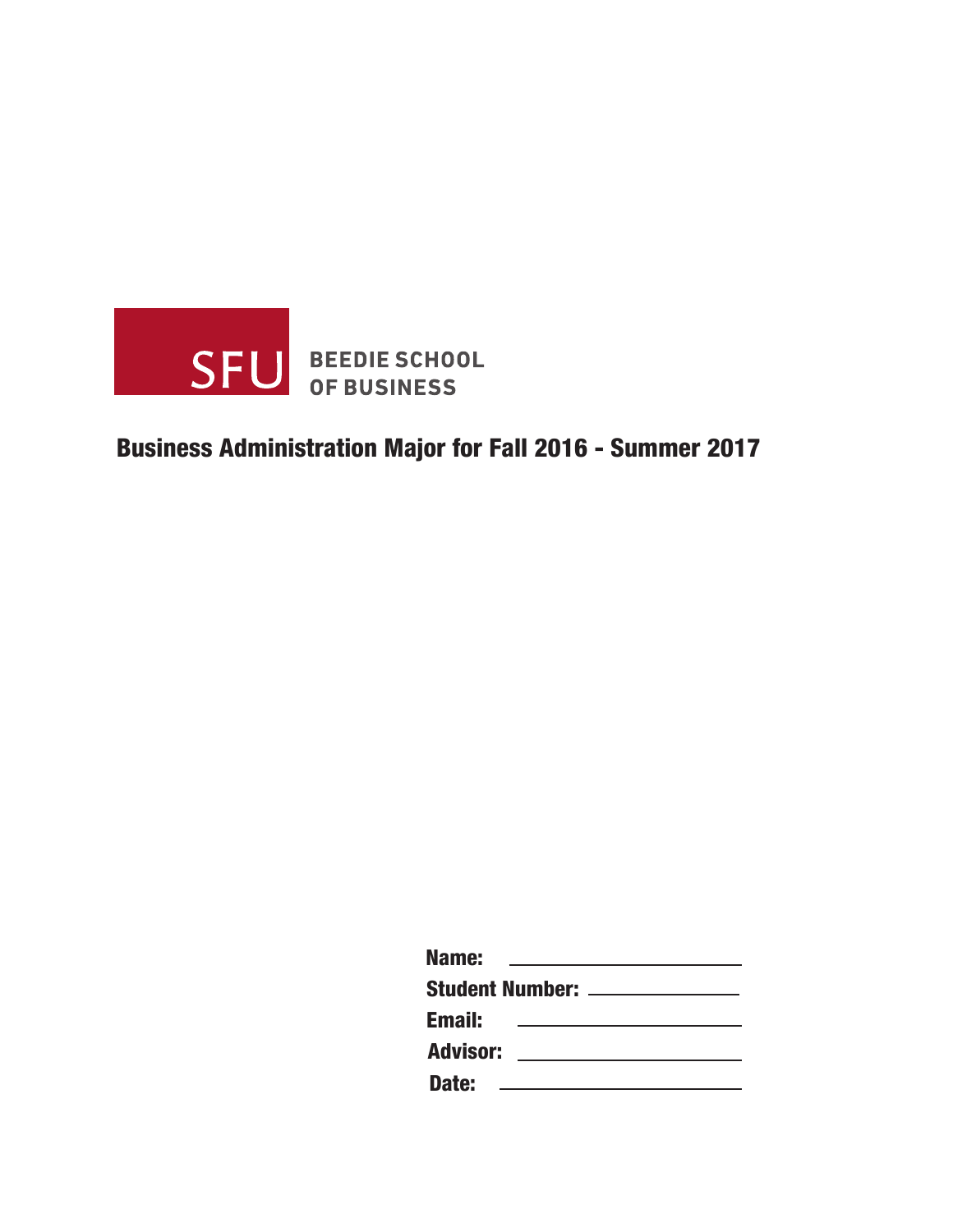Fall 2016 - Summer 2017

## Business Major Course Requirements

|                                                                                                                                                                                                                                                                                                                                                                                                                                                                                                                                                                                                                                                                                                                                                                                                                                                                                          | Requirement Met                                                                                                                                                                                                                                                                                                                                      | <b>Requirement Met</b>                                                                                                                                                                                                                                                                                                                                                                                                                                                                                                                                                                                                                                                                                                                                      |                                                                                                                                                                                                                                                                                                                                                                                                                                                                                                                                                                                                                                                                                                                                                                                                                                                                   |  |
|------------------------------------------------------------------------------------------------------------------------------------------------------------------------------------------------------------------------------------------------------------------------------------------------------------------------------------------------------------------------------------------------------------------------------------------------------------------------------------------------------------------------------------------------------------------------------------------------------------------------------------------------------------------------------------------------------------------------------------------------------------------------------------------------------------------------------------------------------------------------------------------|------------------------------------------------------------------------------------------------------------------------------------------------------------------------------------------------------------------------------------------------------------------------------------------------------------------------------------------------------|-------------------------------------------------------------------------------------------------------------------------------------------------------------------------------------------------------------------------------------------------------------------------------------------------------------------------------------------------------------------------------------------------------------------------------------------------------------------------------------------------------------------------------------------------------------------------------------------------------------------------------------------------------------------------------------------------------------------------------------------------------------|-------------------------------------------------------------------------------------------------------------------------------------------------------------------------------------------------------------------------------------------------------------------------------------------------------------------------------------------------------------------------------------------------------------------------------------------------------------------------------------------------------------------------------------------------------------------------------------------------------------------------------------------------------------------------------------------------------------------------------------------------------------------------------------------------------------------------------------------------------------------|--|
| <b>Business Foundation Program (BFP)</b><br>Minimum 'C-' grade required                                                                                                                                                                                                                                                                                                                                                                                                                                                                                                                                                                                                                                                                                                                                                                                                                  |                                                                                                                                                                                                                                                                                                                                                      | <b>Grade Requirements</b><br>The BBA requires the following grade point averages for graduation:                                                                                                                                                                                                                                                                                                                                                                                                                                                                                                                                                                                                                                                            |                                                                                                                                                                                                                                                                                                                                                                                                                                                                                                                                                                                                                                                                                                                                                                                                                                                                   |  |
| Admit term Fall 2014 or later<br>$\Box$ YES<br>BUS 201-3* (Students entering directly from high school)<br>BUS 202-3* (Students entering via internal / external transfer)<br>*Students must complete the Business Foundation Program within their<br>first term at the Beedie School of Business.<br>Requirement Met<br><b>Lower Division Requirements</b><br>Minimum 'C-' grade required<br>BUEC 232-4 (or STAT 270) ___<br>BUS 207-3 (or ECON 201/ECON 301)<br><b>BUS 237-3</b><br><b>BUS 251-3</b><br><b>BUS 254-3</b><br><b>BUS 272-3</b><br><b>ECON 103-4</b><br><b>ECON 105-4</b><br>MATH 157-3 (or MATH 150/151/154)<br>And any two of*:<br>PHIL 105-3<br>ENGL 111W-3<br><b>PHIL 100W-3</b><br>ENGL 112W-3<br>ENGL 113W-3<br>PHIL 120W-3<br>ENGL 114W-3<br>WL 101W-3<br>ENGL 115W-3<br>WL 103W-3<br>ENGL 199W-3<br>WL 104W-3<br>*Any one, but not more than one of these courses | $\Box$ NO<br>Minimum 'C-' grade required<br>6 units of Writing (W)*:<br>at SFU and before their 75th unit.<br>6 units of Quantitative (Q):<br>24 units of Breadth**:<br>- 6 units of B-Humanities (B-Hum)<br>- 6 units of B-Science (B-Sci)<br>6 units of additional, (B)-designated<br>or undesignated breadth**<br><b>BUEC</b> requirements below. | Current cumulative GPA (min 2.00)<br>Current cumulative UDGPA (min 2.00)<br>Current GPA on all BUS & BUEC courses (min 2.00)<br>Current GPA on all UD BUS & BUEC courses (min 2.00)<br>all 300 and 400 level business courses.<br>Requirement Met<br>Writing, Quantitative & Breadth (WQB) Requirement<br>W & Q requirements may be satisfied by completion of<br>applicable major required courses. However, Breadth courses<br>are elective courses (i.e. non-BUS, non-BUEC)**.<br>*Must be met by taking one lower division 'W' course and<br>BUS 360W. Students are required to complete BUS 360W<br>18 units of (B)-designated breadth as follows:<br>- 6 units of B-Social Sciences (B-Soc)<br>**Breadth courses may be applied to the non-BUS / non- | The Beedie School of Business requires a minimum 2.40 CGPA for entry into<br><b>Business Career Passport</b><br>Admit term Fall 2012 or later<br>YES $\Box$<br>$NO$ $\Box$<br>Over the course of the BBA, business<br>students admitted to the program in<br>Fall 2012 and onwards must register<br>in and complete six mandatory<br>Business Career Passport workshops.<br>These workshops may be completed<br>in any order. However, it is highly<br>recommended that students take<br>their self-assessment workshop within<br>their first 60 units.<br>Passport workshops include:<br>• Self-Assessment & Finding Your Fit<br>• Competitive Cover Letters<br>• Networking & Business Etiquette<br>• Interview Preparation Tactics<br>• Professional Business Resumes<br>· Job Search Strategies & Career<br>Management<br>Enrollment and participation in the |  |
| may be replaced by any three unspecified transfer<br>units in English or in ENGL-Writing at the 100- or<br>200- level. We will also accept the following<br>courses: Engl 101, Engl 102, Engl 103, Engl 104,<br>Enal 105 and Phil XX1.                                                                                                                                                                                                                                                                                                                                                                                                                                                                                                                                                                                                                                                   |                                                                                                                                                                                                                                                                                                                                                      | For more information regarding WQB requirements, please<br>visit: sfu.ca/ugcr/for_students/wqb_requirements.html<br>Students admitted to SFU before Fall 2006 are required to<br>complete Group Requirements. Please consult with the<br>Beedie Undergraduate Program for more information.                                                                                                                                                                                                                                                                                                                                                                                                                                                                 | workshops must be recorded with the<br>Career Management Centre (CMC).<br>To learn more and/or to<br>register, please visit:<br>beedie.sfu.ca/careerpassport                                                                                                                                                                                                                                                                                                                                                                                                                                                                                                                                                                                                                                                                                                      |  |
|                                                                                                                                                                                                                                                                                                                                                                                                                                                                                                                                                                                                                                                                                                                                                                                                                                                                                          |                                                                                                                                                                                                                                                                                                                                                      |                                                                                                                                                                                                                                                                                                                                                                                                                                                                                                                                                                                                                                                                                                                                                             | Requirement Met                                                                                                                                                                                                                                                                                                                                                                                                                                                                                                                                                                                                                                                                                                                                                                                                                                                   |  |
| <b>Non-Business/Non-BUEC Requirement</b><br>Students must complete a minimum of either 15 non-BUS/non-BUEC courses, worth a minimum of 3 or more units each; or 45 total units of non-BUS/BUEC<br>coursework, during their degree. These courses may be at any level (example: MATH 157-3, EDUC 311-3) and may also be counted towards the completion of<br>the Breadth portion of the WQB requirements.<br>/ 15 non-BUS/non-BUEC courses                                                                                                                                                                                                                                                                                                                                                                                                                                                | OR                                                                                                                                                                                                                                                                                                                                                   | Non-Business / Non-BUEC coursework to date:<br>/ 45 units of non-BUS/non-BUEC                                                                                                                                                                                                                                                                                                                                                                                                                                                                                                                                                                                                                                                                               | Requirement Met                                                                                                                                                                                                                                                                                                                                                                                                                                                                                                                                                                                                                                                                                                                                                                                                                                                   |  |
| <b>Business Core Course Requirements</b><br>Minimum 'C-' grade required                                                                                                                                                                                                                                                                                                                                                                                                                                                                                                                                                                                                                                                                                                                                                                                                                  |                                                                                                                                                                                                                                                                                                                                                      |                                                                                                                                                                                                                                                                                                                                                                                                                                                                                                                                                                                                                                                                                                                                                             |                                                                                                                                                                                                                                                                                                                                                                                                                                                                                                                                                                                                                                                                                                                                                                                                                                                                   |  |
| BUS 303-3<br><b>BUS 312-4</b><br>BUS 374-3 or BUS 381-3                                                                                                                                                                                                                                                                                                                                                                                                                                                                                                                                                                                                                                                                                                                                                                                                                                  |                                                                                                                                                                                                                                                                                                                                                      | <b>BUS 336-4</b><br>BUS 343-3<br>BUS 478-3**                                                                                                                                                                                                                                                                                                                                                                                                                                                                                                                                                                                                                                                                                                                | BUS 360W-4*                                                                                                                                                                                                                                                                                                                                                                                                                                                                                                                                                                                                                                                                                                                                                                                                                                                       |  |
| *Students are required to complete BUS 360W at SFU and should do so before the 75th unit. **Students are required to complete BUS 478 at SFU.                                                                                                                                                                                                                                                                                                                                                                                                                                                                                                                                                                                                                                                                                                                                            |                                                                                                                                                                                                                                                                                                                                                      |                                                                                                                                                                                                                                                                                                                                                                                                                                                                                                                                                                                                                                                                                                                                                             |                                                                                                                                                                                                                                                                                                                                                                                                                                                                                                                                                                                                                                                                                                                                                                                                                                                                   |  |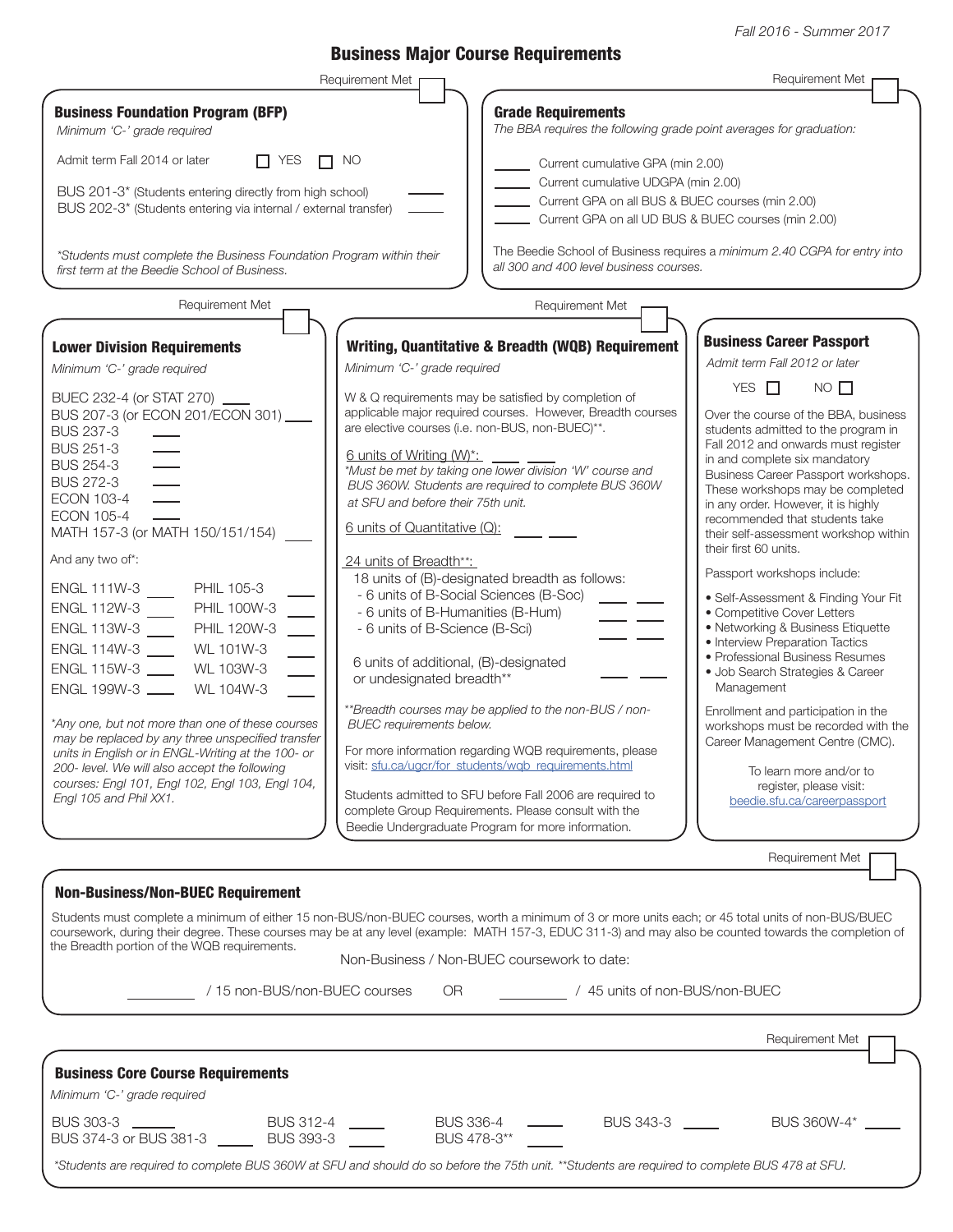| <b>Area(s) of Concentration:</b>                                                                 |                                                     |                                                                                                                                                                                                                                                                        |                                                          | Fall 2016 - Summer 2017<br>Students are required to complete at least one area of concentration within their program, with the option of completing more than one area. Courses that are |
|--------------------------------------------------------------------------------------------------|-----------------------------------------------------|------------------------------------------------------------------------------------------------------------------------------------------------------------------------------------------------------------------------------------------------------------------------|----------------------------------------------------------|------------------------------------------------------------------------------------------------------------------------------------------------------------------------------------------|
|                                                                                                  |                                                     | listed in two areas (e.g. BUS 418 is listed in both Finance and International Business) will count toward both areas of concentration.                                                                                                                                 |                                                          | Requirement Met                                                                                                                                                                          |
| Accounting*<br>Complete all of:                                                                  |                                                     |                                                                                                                                                                                                                                                                        |                                                          | BUS 421-3                                                                                                                                                                                |
| Plus complete 2 of:                                                                              |                                                     | BUS 320-3<br>BUS 420-3<br>BUS 424-3<br>BUS 420-3<br>BUS 420-3<br>BUS 420-3<br>BUS 420-3<br>BUS 420-3<br>BUS 420-3<br>BUS 420-3<br>BUS 420-3<br>BUS 420-3<br>BUS 420-3<br>BUS 420-3<br>BUS 420-3<br>BUS 420-4<br>BUS 420-4<br>BUS 420-4<br>BUS 420-4<br>BUS 420-4<br>BU | BUS 426-3                                                | BUS 427-3                                                                                                                                                                                |
|                                                                                                  | BUS 49X-3 (Accounting Topic) ___                    | accounting courses required for the Accounting concentration, with the exception of Bus 320-3.                                                                                                                                                                         |                                                          | *Must be completed at SFU. Only business students admitted to the Accounting concentration will be permitted to enroll in upper division (300- and 400-level)                            |
| <b>Innovation &amp; Entrepreneurship</b>                                                         |                                                     |                                                                                                                                                                                                                                                                        |                                                          |                                                                                                                                                                                          |
|                                                                                                  |                                                     | Complete all of:<br>Plus complete 2 of:<br>BUS 443-3 BUS 450-3 BUS 450-3 BUS 453-3 BUS 49X-3 (I&E Topic)                                                                                                                                                               |                                                          |                                                                                                                                                                                          |
|                                                                                                  |                                                     |                                                                                                                                                                                                                                                                        |                                                          |                                                                                                                                                                                          |
| <b>Finance</b>                                                                                   |                                                     |                                                                                                                                                                                                                                                                        |                                                          |                                                                                                                                                                                          |
| Complete all of:                                                                                 |                                                     | BUS 312-4 _____ BUS 315-4 ____ BUS 316-3 ___<br>BUS 410-3 BUS 413-4 BUS 417-4 BUS 418-3 BUS 419-3                                                                                                                                                                      |                                                          |                                                                                                                                                                                          |
| Plus complete 2 of:                                                                              | BUS 49X-3 (Finance Topic) ___                       |                                                                                                                                                                                                                                                                        |                                                          |                                                                                                                                                                                          |
|                                                                                                  |                                                     |                                                                                                                                                                                                                                                                        |                                                          |                                                                                                                                                                                          |
| <b>Human Resource Management</b><br>Complete all of:                                             | BUS 374-3 BUS 381-3                                 |                                                                                                                                                                                                                                                                        |                                                          |                                                                                                                                                                                          |
|                                                                                                  |                                                     |                                                                                                                                                                                                                                                                        |                                                          | Plus complete 3 of: BUS 432-3 BUS 481-3 BUS 482-3 BUS 483-3 BUS 484-3 BUS 485-3                                                                                                          |
|                                                                                                  |                                                     | BUS 486-3 _____ BUS 487-3 ____ BUS 488-3 ____ BUS 489-3 ____                                                                                                                                                                                                           |                                                          |                                                                                                                                                                                          |
|                                                                                                  | BUS 49X-3 (HRM Topic) ____                          |                                                                                                                                                                                                                                                                        |                                                          |                                                                                                                                                                                          |
| <b>International Business</b>                                                                    |                                                     |                                                                                                                                                                                                                                                                        |                                                          |                                                                                                                                                                                          |
| Complete all of:                                                                                 | <b>BUS 346-3</b>                                    |                                                                                                                                                                                                                                                                        |                                                          | BUS 418-3 <b>LE BUS 430-3 RUS 431-3</b> BUS 432-3 BUS 434-3 <b>RUS 435-3</b> LE BUS 435-3                                                                                                |
| Plus complete 4 of:                                                                              |                                                     | BUS 447-3 _____ BUS 49X-3 (IB Topic)____                                                                                                                                                                                                                               |                                                          |                                                                                                                                                                                          |
| <b>Management Information Systems</b>                                                            |                                                     |                                                                                                                                                                                                                                                                        |                                                          |                                                                                                                                                                                          |
| Complete all of:                                                                                 |                                                     | BUS 361-3 ____ BUS 362-4 ____ BUS 468-3 ___                                                                                                                                                                                                                            |                                                          |                                                                                                                                                                                          |
|                                                                                                  |                                                     | Plus complete 2 of: BUS 462-3 ____ BUS 464-3 ____ BUS 466-3 ____ BUS 49X-3 (MIS Topic) ____                                                                                                                                                                            |                                                          |                                                                                                                                                                                          |
|                                                                                                  |                                                     |                                                                                                                                                                                                                                                                        |                                                          |                                                                                                                                                                                          |
| <b>Operations Management</b><br>Complete all of:                                                 | BUS 336-4 _____ BUS 473-4 ____                      |                                                                                                                                                                                                                                                                        |                                                          |                                                                                                                                                                                          |
| Plus complete 2 of:                                                                              |                                                     | BUS 437-3 _____ BUS 440-4 _____ BUS 445-3 ____ BUS 474-3 ____ BUS 475-3 ____                                                                                                                                                                                           |                                                          |                                                                                                                                                                                          |
|                                                                                                  |                                                     | BUS 49X-3 (OM Topic) ____                                                                                                                                                                                                                                              |                                                          |                                                                                                                                                                                          |
| <b>Marketing</b>                                                                                 |                                                     |                                                                                                                                                                                                                                                                        |                                                          |                                                                                                                                                                                          |
| Complete all of:                                                                                 |                                                     |                                                                                                                                                                                                                                                                        |                                                          |                                                                                                                                                                                          |
| Plus complete 3 of:                                                                              |                                                     |                                                                                                                                                                                                                                                                        |                                                          | BUS 343-3 BUS 345-4 BUS 347-3 RDS 445-3 BUS 446-4 BUS 447-3 RDS 441-3 PUS 447-3                                                                                                          |
|                                                                                                  |                                                     | BUS 448-4<br>EUS 449-3<br>BUS 459-3<br>EUS 49X-3 (Marketing Topic)<br>__                                                                                                                                                                                               |                                                          |                                                                                                                                                                                          |
|                                                                                                  | Requirement Met                                     |                                                                                                                                                                                                                                                                        | Requirement Met                                          | Requirement Met                                                                                                                                                                          |
| <b>Business 400 Level Requirement</b>                                                            |                                                     | 45 Upper Division (UD) Unit Requirement                                                                                                                                                                                                                                |                                                          | <b>120 Unit Requirement</b>                                                                                                                                                              |
| Students are required to complete a minimum of                                                   |                                                     | Students must complete a minimum 45 units of upper                                                                                                                                                                                                                     |                                                          | A Bachelor of Business Administration                                                                                                                                                    |
| three, 3-unit BUS or BUEC courses at the 400<br>level.* At least one of these three courses must |                                                     | Business students may access upper division (UD)                                                                                                                                                                                                                       | division (300 or 400 level) course work at SFU. Approved | (BBA) degree requires the completion of<br>at least 120 units. Students may choose                                                                                                       |
| be completed at SFU. BUS 400 level courses                                                       |                                                     | courses once they complete 45 units. These 45 upper                                                                                                                                                                                                                    |                                                          | to complete more.                                                                                                                                                                        |
| towards this requirement.*                                                                       | taken within an area of concentration(s) will count | division units break down as follows:                                                                                                                                                                                                                                  |                                                          |                                                                                                                                                                                          |
| BUS 4XX-3                                                                                        |                                                     | $36$ UD BUS or $+$<br><b>UD BUEC Units</b>                                                                                                                                                                                                                             | 9 UD Units                                               | Total units to date:                                                                                                                                                                     |
| BUS 4XX-3                                                                                        |                                                     |                                                                                                                                                                                                                                                                        |                                                          |                                                                                                                                                                                          |

\*Excluding practicum courses and BUS 478

BUS 4XX-3

Responsibility: The ultimate responsibility rests with the student for completeness and correctness of course selection, for compliance with and completion of program and degree requirements, and for the observance of regulations and deadlines. Faculty advisors and staff are available to give advice and guidance, but it is the responsibility of the student to be familiar with the information in the University calendar.

/45 UD Units

l

/ 120 Units